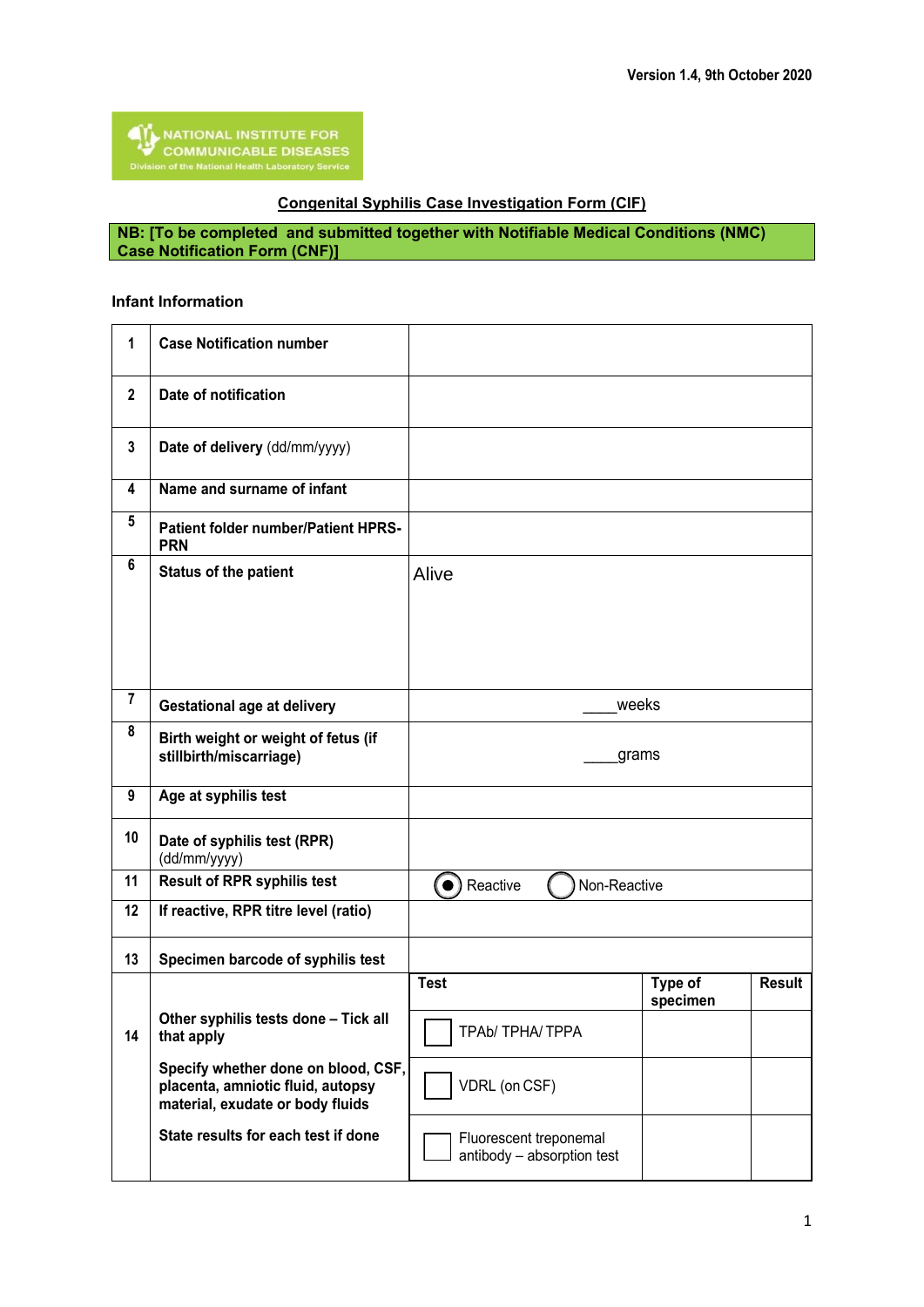|    |                                                                                                                             | Treponema pallidum PCR                                                                                                                                                                                                                                                                                                                       |  |  |
|----|-----------------------------------------------------------------------------------------------------------------------------|----------------------------------------------------------------------------------------------------------------------------------------------------------------------------------------------------------------------------------------------------------------------------------------------------------------------------------------------|--|--|
|    |                                                                                                                             | Dark field microscopy                                                                                                                                                                                                                                                                                                                        |  |  |
|    |                                                                                                                             | If other, specify_                                                                                                                                                                                                                                                                                                                           |  |  |
| 15 | Does the infant/child have<br>features suggestive of early<br>congenital syphilis?<br><b>If yestick all that apply</b>      | No clinical features suggestive of early congenital<br>syphilis<br>Hepatosplenomegaly<br>Rash<br>Jaundice<br>Anaemia<br>Nasal discharge<br>Mucosal lesions<br>Pseudoparalysis of limb/s<br>Delayed milestones<br>Failure to thrive<br>Pneumonia<br>Thrombocytopaenia<br>Lymphadenopathy<br>Neurological complications<br>If other, specify _ |  |  |
| 16 | Does the infant/child have any<br>radiological findings suggestive<br>of congenital syphilis?<br>If yes tick all that apply | No radiological features suggestive of early<br>congenital syphilis<br>Periostitis<br>Metaphysitis<br>Osteochondritis<br>Osteomyelitis<br>If other, specify _________                                                                                                                                                                        |  |  |
| 17 | <b>Treatment for syphilis received</b>                                                                                      | Yes<br>No<br>$\bullet)$                                                                                                                                                                                                                                                                                                                      |  |  |
| 18 | Specify treatment for syphilis<br>received                                                                                  | crystalline penicillin G<br>benzathine penicillin G<br>procaine penicillin G<br>Bicillin CR (benzathine penicillin<br>G + procaine penicillin G)                                                                                                                                                                                             |  |  |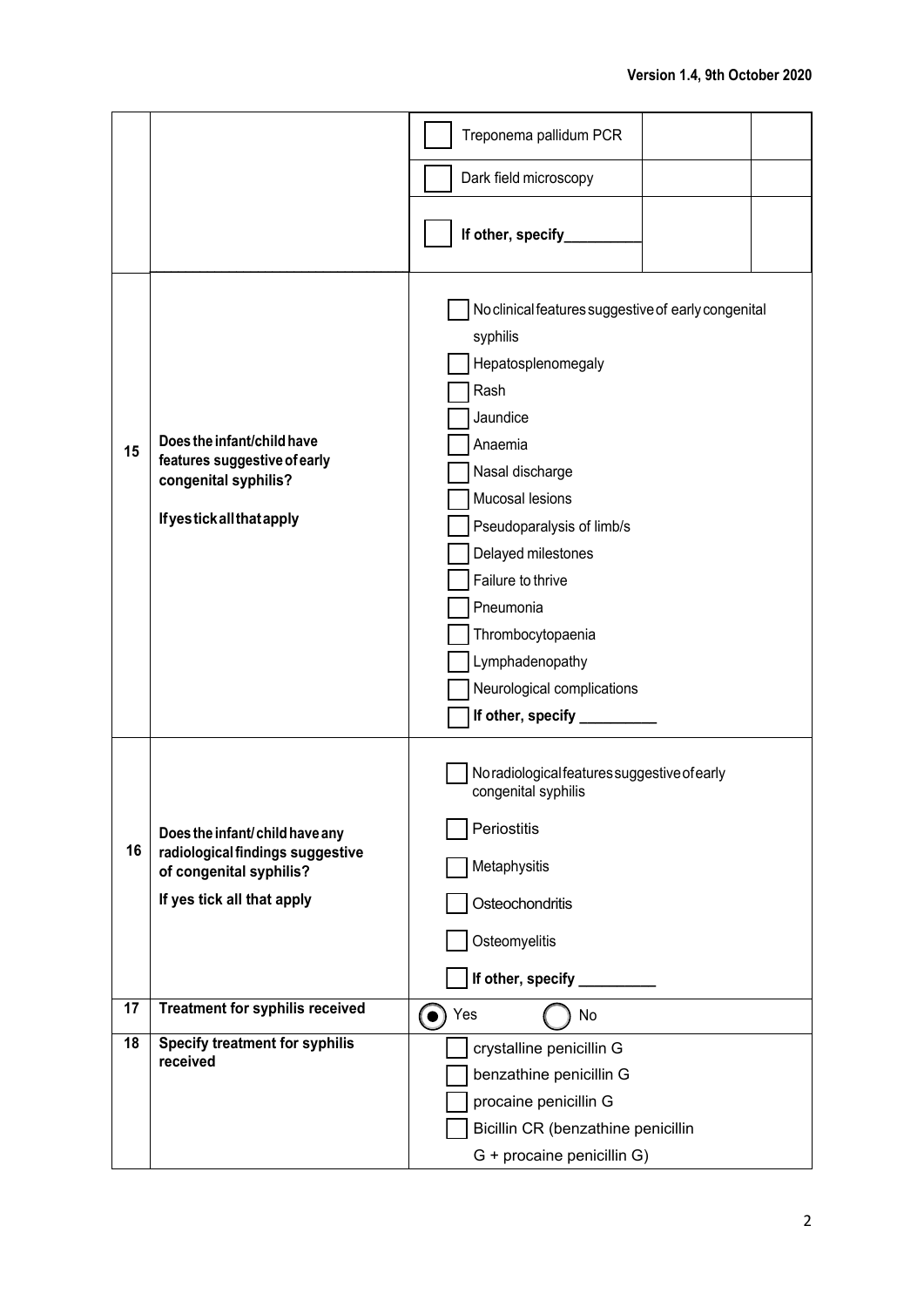|                 |                                                                   | If other, specify __________  |                     |
|-----------------|-------------------------------------------------------------------|-------------------------------|---------------------|
|                 |                                                                   | Dose:___________units/kg      |                     |
| 19              | If no, the reason for not receiving<br>the above listed treatment | Penicillin shortage           |                     |
|                 |                                                                   | Adverse reaction to treatment |                     |
|                 |                                                                   | Stillbirth                    |                     |
|                 |                                                                   | If other, specify: ______     |                     |
| 20              | Date of syphilis treatment- 1st dose<br>received (dd/mm/yyyy)     |                               |                     |
| 21              | Number of doses received                                          |                               |                     |
| 22              | <b>Duration of treatment</b>                                      | days                          |                     |
|                 |                                                                   | Please tick all that apply    | <b>Test results</b> |
| 23              | Other tests done (result)                                         | Toxoplasmosis                 | .<br>.              |
|                 |                                                                   | Rubella virus                 |                     |
|                 |                                                                   | <b>CMV</b>                    |                     |
|                 |                                                                   | <b>HSV</b>                    |                     |
|                 |                                                                   | <b>HIV</b>                    |                     |
|                 |                                                                   | TB                            | .<br>.              |
|                 |                                                                   | Malaria                       | .                   |
|                 |                                                                   | If other, specify: ____       |                     |
|                 |                                                                   |                               |                     |
| $\overline{24}$ | Other relevant laboratory tests eg)<br><b>LFTs</b>                |                               |                     |
| $\overline{25}$ | Specimen barcode of HIV test                                      |                               |                     |

## **Maternal Information**

|              | Name and surname of mother                              |          |              |  |
|--------------|---------------------------------------------------------|----------|--------------|--|
| $\mathbf{2}$ | <b>Patient folder number/Patient</b><br><b>HPRS-PRN</b> |          |              |  |
| 3            | Gestational age at<br>delivery/stillbirth/miscarriage   | weeks    |              |  |
| 4            | Syphilis test done during<br>pregnancy                  | Yes      | No           |  |
| 5            | Date of syphilis test (RPR)<br>(dd/mm/yyyy)             |          |              |  |
| 6            | <b>Result of RPR syphilis test</b>                      | Reactive | Non-Reactive |  |
| 7            | If reactive, RPR titre<br>level (ratio)                 |          |              |  |